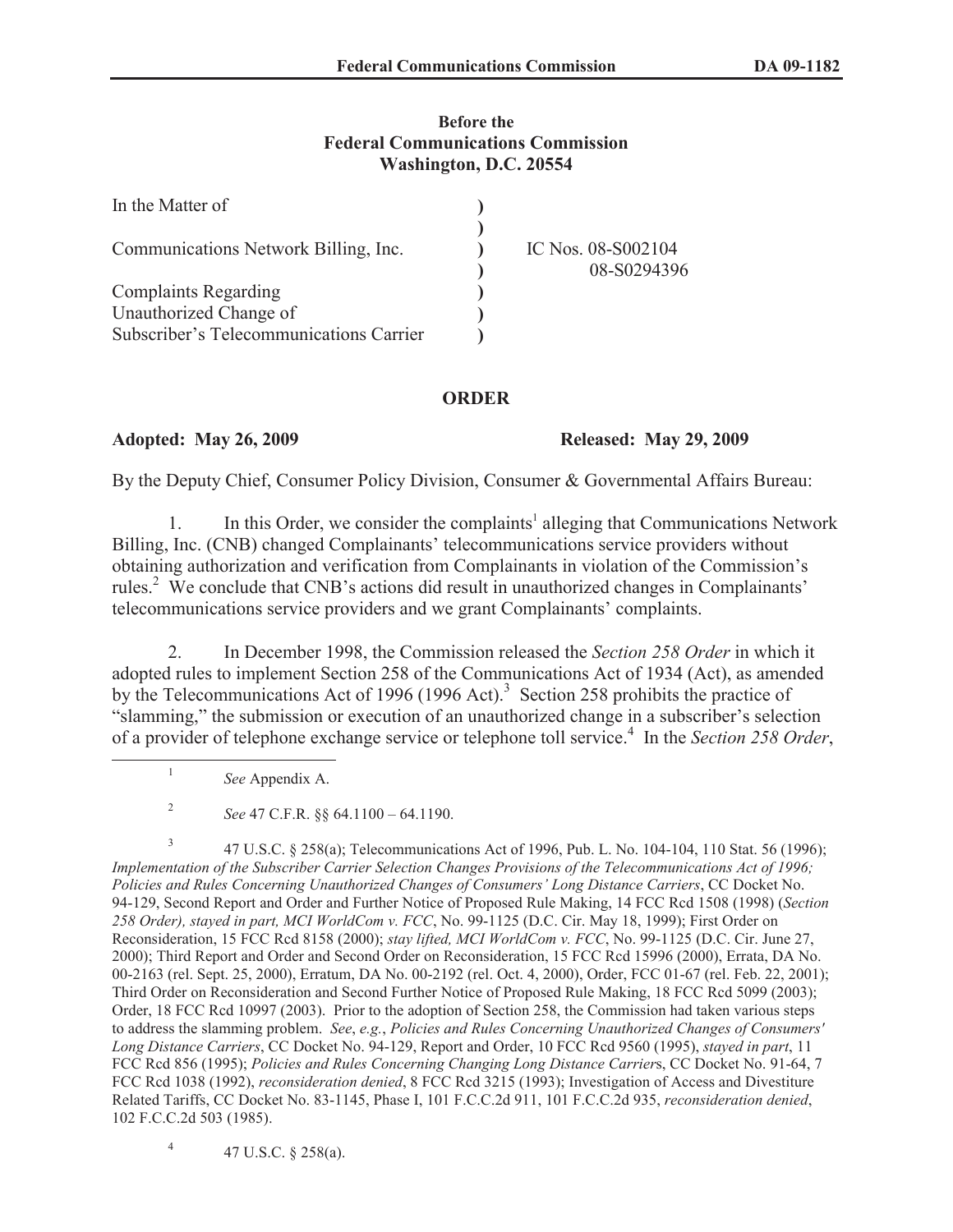the Commission adopted aggressive new rules designed to take the profit out of slamming, broadened the scope of the slamming rules to encompass all carriers, and modified its existing requirements for the authorization and verification of preferred carrier changes. The rules require, among other things, that a carrier receive individual subscriber consent before a carrier change may occur.<sup>5</sup> Pursuant to Section 258, carriers are absolutely barred from changing a customer's preferred local or long distance carrier without first complying with one of the Commission's verification procedures.<sup>6</sup> Specifically, a carrier must: (1) obtain the subscriber's written or electronically signed authorization in a format that meets the requirements of Section 64.1130; (2) obtain confirmation from the subscriber via a toll-free number provided exclusively for the purpose of confirming orders electronically; or (3) utilize an independent third party to verify the subscriber's order.<sup>7</sup>

3. The Commission also has adopted liability rules. These rules require the carrier to absolve the subscriber where the subscriber has not paid his or her bill. In that context, if the subscriber has not already paid charges to the unauthorized carrier, the subscriber is absolved of liability for charges imposed by the unauthorized carrier for service provided during the first 30 days after the unauthorized change.<sup>8</sup> Where the subscriber has paid charges to the unauthorized carrier, the Commission's rules require that the unauthorized carrier pay 150% of those charges to the authorized carrier, and the authorized carrier shall refund or credit to the subscriber 50% of all charges paid by the subscriber to the unauthorized carrier.<sup>9</sup> Carriers should note that our actions in this order do not preclude the Commission from taking additional action, if warranted, pursuant to Section 503 of the Act.<sup>10</sup>

4. We received Complainants' complaints alleging that Complainants' telecommunications service providers had been changed to CNB without Complainants' authorization.<sup>11</sup> Pursuant to Sections 1.719 and 64.1150 of our rules,<sup>12</sup> we notified CNB of the complaints and CNB responded.<sup>13</sup> In its responses, CNB stated that authorization was received and confirmed through third party verifications (TPVs). We have reviewed the TPVs CNB filed

- 5 *See* 47 C.F.R. § 64.1120.
- 6 47 U.S.C. § 258(a).

7 *See* 47 C.F.R. § 64.1120(c). Section 64.1130 details the requirements for letter of agency form and content for written or electronically signed authorizations. 47 C.F.R. § 64.1130.

8 *See* 47 C.F.R. §§ 64.1140, 64.1160. Any charges imposed by the unauthorized carrier on the subscriber for service provided after this 30-day period shall be paid by the subscriber to the authorized carrier at the rates the subscriber was paying to the authorized carrier at the time of the unauthorized change. *Id.*

9 *See* 47 C.F.R. §§ 64.1140, 64.1170.

- <sup>10</sup> *See* 47 U.S.C. § 503.
- <sup>11</sup> *See* Appendix A.

<sup>12</sup> 47 C.F.R. § 1.719 (Commission procedure for informal complaints filed pursuant to Section 258 of the Act); 47 C.F.R. § 64.1150 (procedures for resolution of unauthorized changes in preferred carrier).

<sup>13</sup> *See* Appendix A.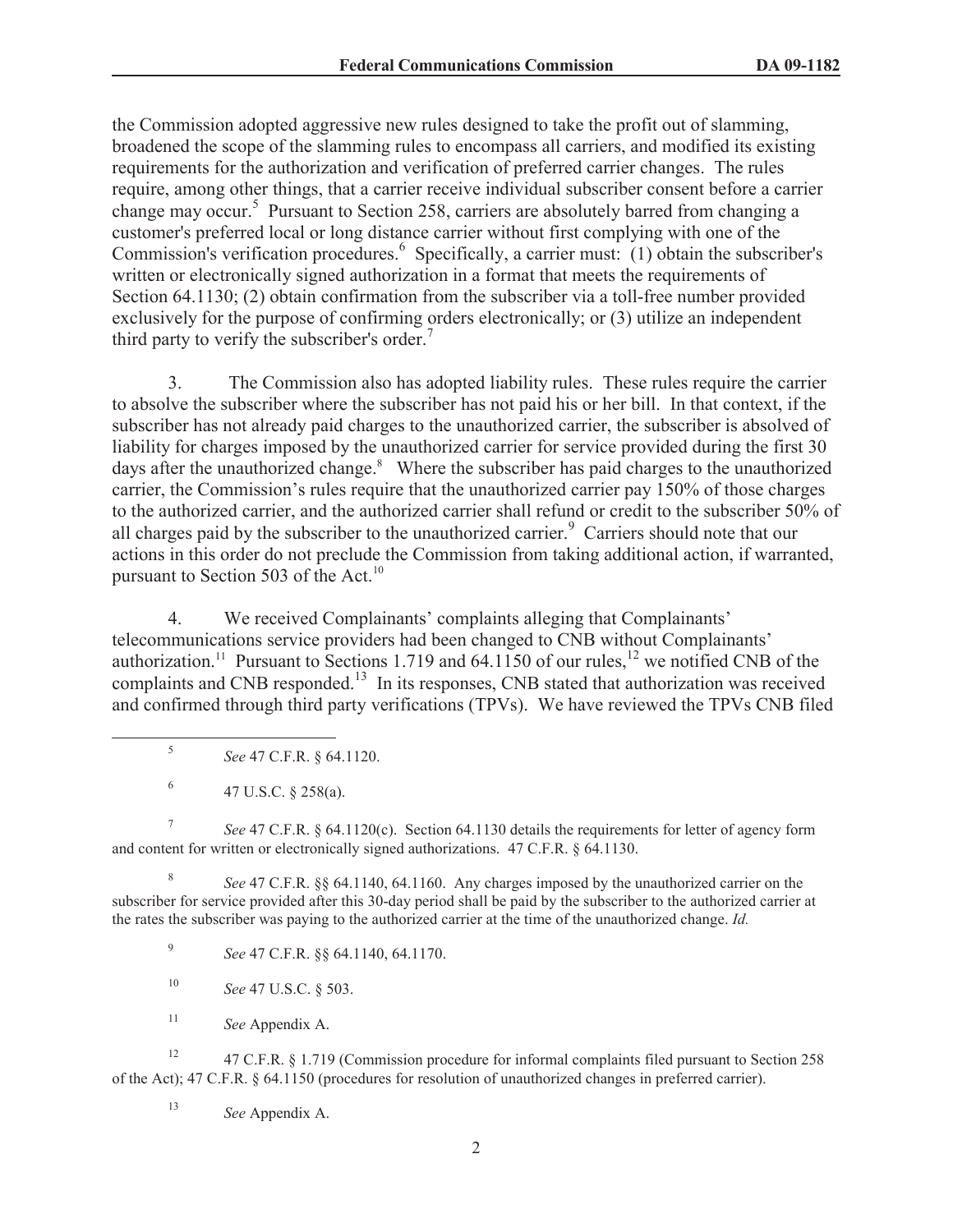with its responses. Section 258(a) of the Communications Act of 1934 (Act), as amended by the Telecommunications Act of 1996<sup>14</sup> provides that, "[n]o telecommunications carrier shall submit or execute a change in a subscriber's selection of a provider of telephone exchange service or telephone toll service *except in accordance with such verification procedures s the Commission shall prescribe* (emphasis added).<sup>15</sup> Section 64.1120(c)(3)(iii) of the Commission's rules specifically requires that all third party verifiers "elicit, at a minimum the identity of the subscriber, [and] confirmation that the person on the call is authorized to make the *carrier change* ... " (emphasis added). CNB did not satisfy this procedural requirement when, in each case, the verifier asked, "Are you 18 years old or older and duly authorized by the telephone account owner to make changes to and/or incur charges on this telephone account?" <sup>16</sup> A "yes" response by the person on the call does not provide clear and convincing evidence confirming that such person was "authorized to make the carrier change" because the person on the call could have been confirming authorization only for incurring charges. The possibility of the person on the call only confirming authorization to incur charges would not meet the specific procedural requirement that the third party verifier "confirm that the person on the call is authorized to make the carrier change."<sup>17</sup> Accordingly we grant Complainants' complaints.<sup>18</sup>

5. CNB must secure the removal of all charges incurred for service provided to Complainants for the first thirty days after the alleged unauthorized change in accordance with the Commission's liability rules.<sup>19</sup> We have determined that Complainants are entitled to absolution for the charges incurred during the first thirty days after the unauthorized change occurred and that neither CNB nor the authorized carriers may pursue any collection against Complainants for those charges.<sup>20</sup> Any charges imposed by the authorized carriers on the subscribers for service provided after this 30-day period shall be paid by the subscribers at the rates the subscribers were paying to CNB at the time of unauthorized change of telecommunications service provider.<sup>21</sup>

<sup>16</sup> *See Reduced Rate Long Distance, LLC,* 24 FCC Rcd 2496 (2009). In that Order on Reconsideration, CGB upheld a *Division* order which state that a TPV which confirmed that the person on the call was authorized to make changes "and/or" incur charges did not satisfy the Commission's explicit procedural requirement that the verification elicit a confirmation that the person on the call is authorized to make the carrier change.

<sup>17</sup> *See id.*

<sup>18</sup> If a Complainant is unsatisfied with the resolution of this complaint, such Complainant may file a formal complaint with the Commission pursuant to Section 1.721 of the Commission's rules, 47 C.F.R. § 1.721. Such filing will be deemed to relate back to the filing date of such Complainant's informal complaint so long as the formal complaint is filed within 45 days from the date this order is mailed or delivered electronically to such Complainant. *See* 47 C.F.R. § 1.719.

<sup>19</sup> *See* 47 C.F.R. § 64.1160(b).

<sup>20</sup> *See* 47 C.F.R. § 64.1160(d).

<sup>21</sup> *See* 47 C.F.R. §§ 64.1140, 64.1160.

<sup>14</sup> 47 U.S.C. § 258(a); Telecommunications Act of 1996, Pub. L. No. 104-104, 110 Stat. 56 (1996).

<sup>15</sup> *See* 47 U.S. C. § 258(a).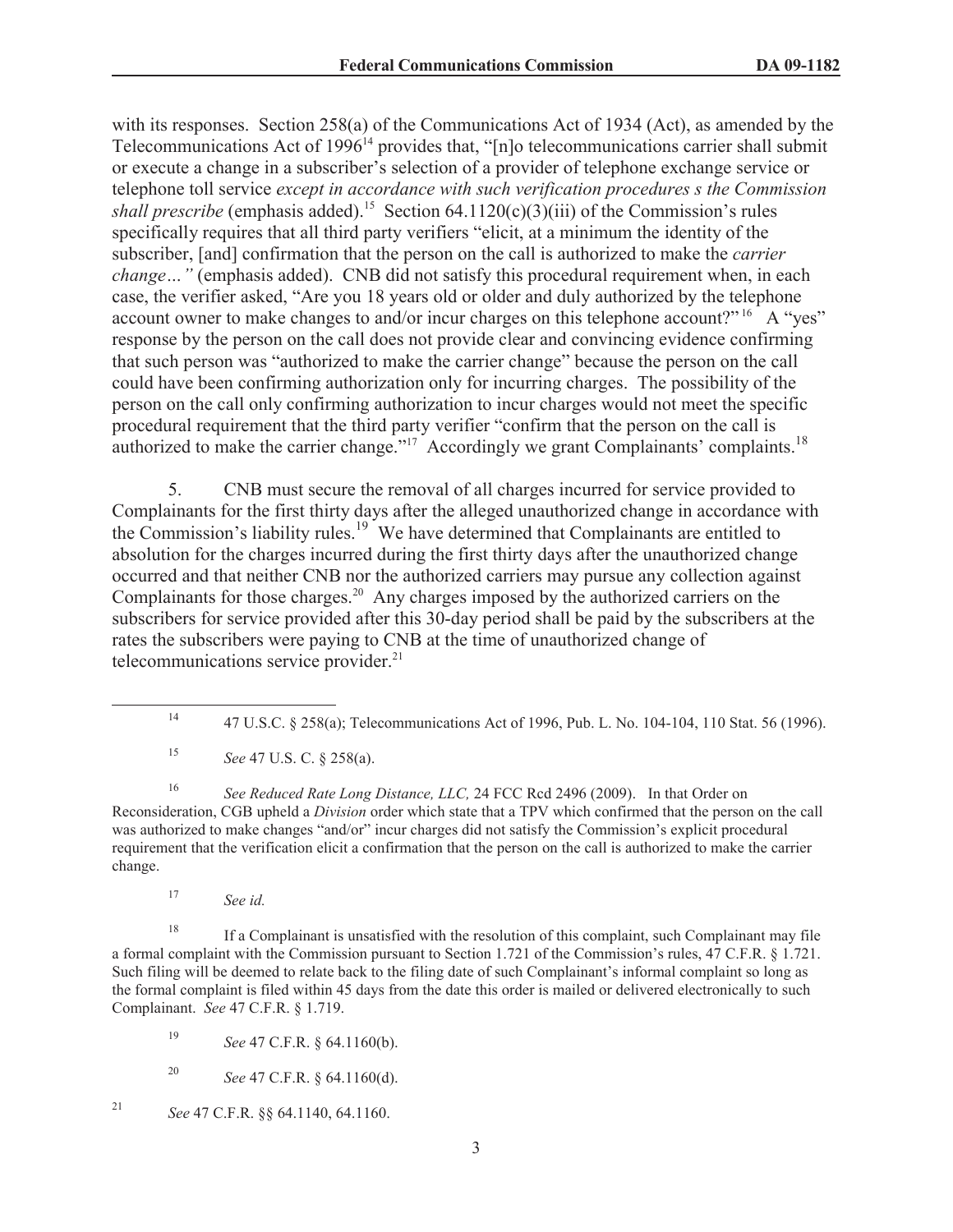6. Accordingly, IT IS ORDERED that, pursuant to Section 258 of the Communications Act of 1934, as amended, 47 U.S.C. § 258, and Sections 0.141, 0.361 and 1.719 of the Commission's rules, 47 C.F.R. §§ 0.141, 0.361, 1.719, the complaints filed against Communications Network Billing, Inc. ARE GRANTED.

7. IT IS FURTHER ORDERED that, pursuant to section 64.1170(d) of the Commission's rules, 47 C.F.R. § 64.1170(d), Complainants are entitled to absolution for the charges incurred during the first thirty days after the unauthorized change occurred and neither the Communications Network Billing, Inc. nor the authorized carriers may pursue any collection against Complainants for those charges.

8. IT IS FURTHER ORDERED that this Order is effective upon release.

## FEDERAL COMMUNICATIONS COMMISSION

Nancy A. Stevenson, Deputy Chief Consumer Policy Division Consumer & Governmental Affairs Bureau